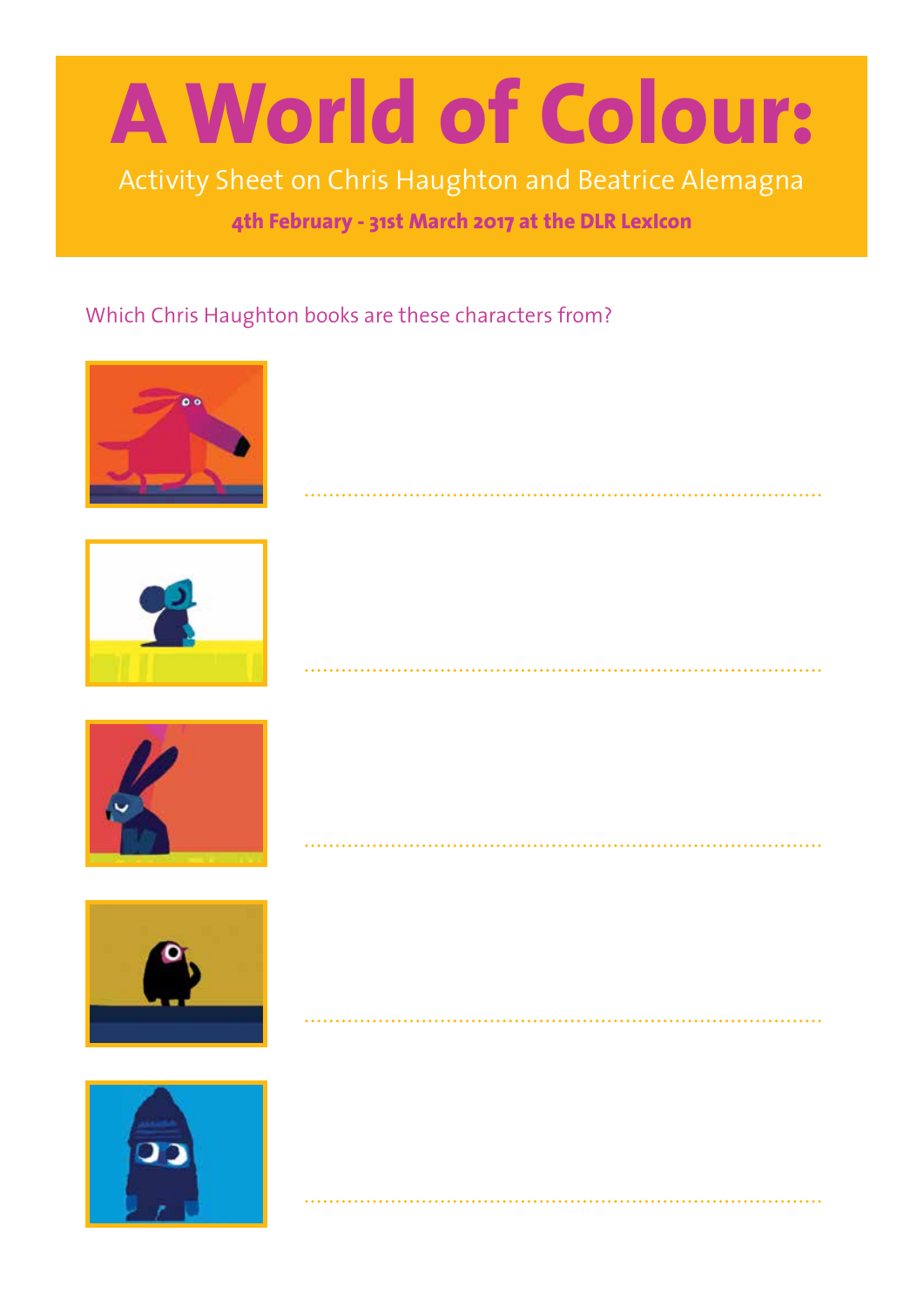### **A World of Colour**

In *Oh No George!* George is always in trouble. Imagine another time George made mischief. What did he do?

Draw a shop window for Eddie from *The Wonderful Squishy Little Fluffy.*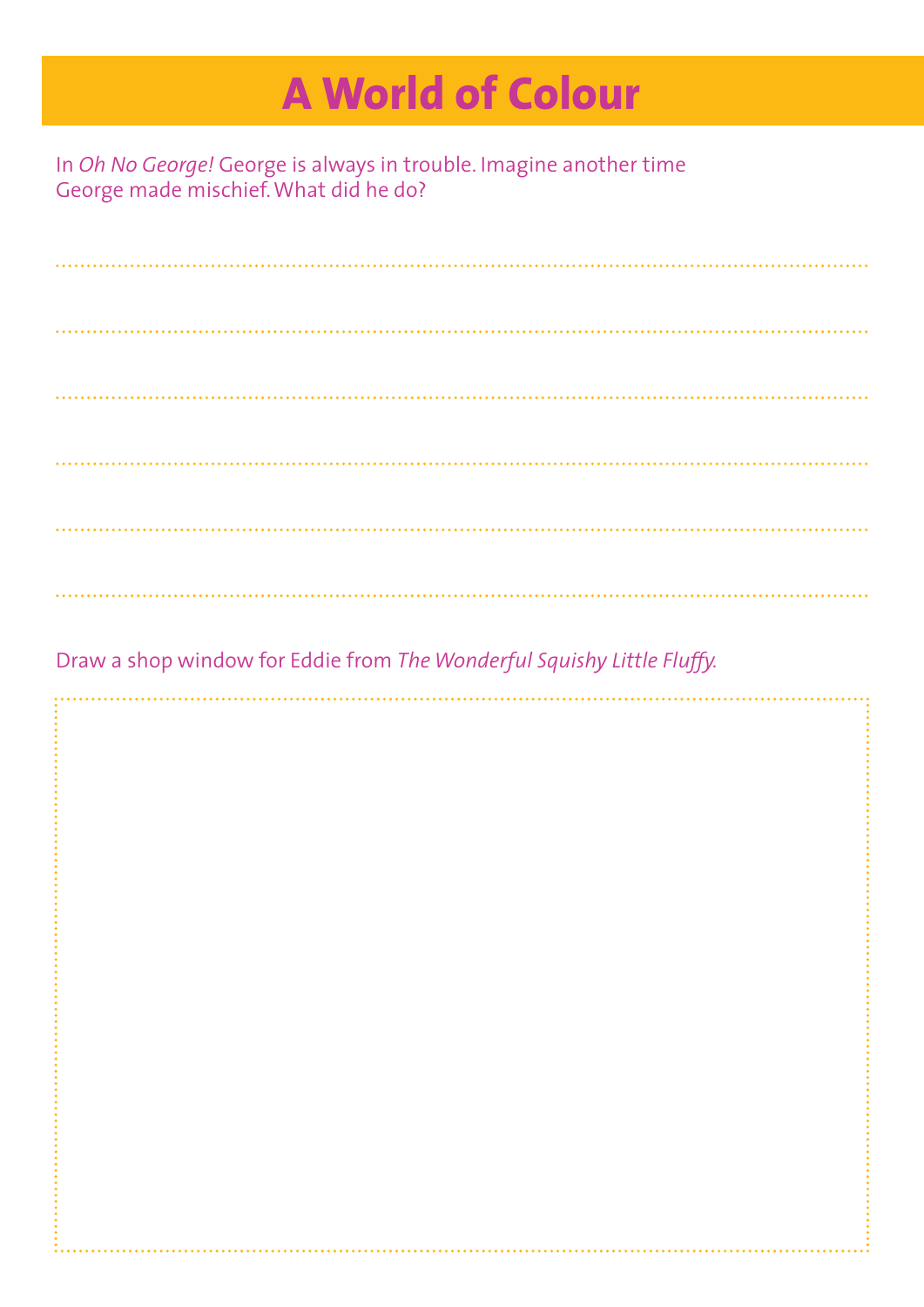### What would the lion from Beatrice Alemagna's A Lion in Paris do in Dún Laoghaire? Where would it go?



| $\bullet$ |  |  |
|-----------|--|--|
|           |  |  |
| $\bullet$ |  |  |
|           |  |  |
| $\bullet$ |  |  |
|           |  |  |

Which picture in the exhibition is your favourite, and why?

Beatrice Alemagna loves Pippi Longstocking. Who are your favourite book characters?